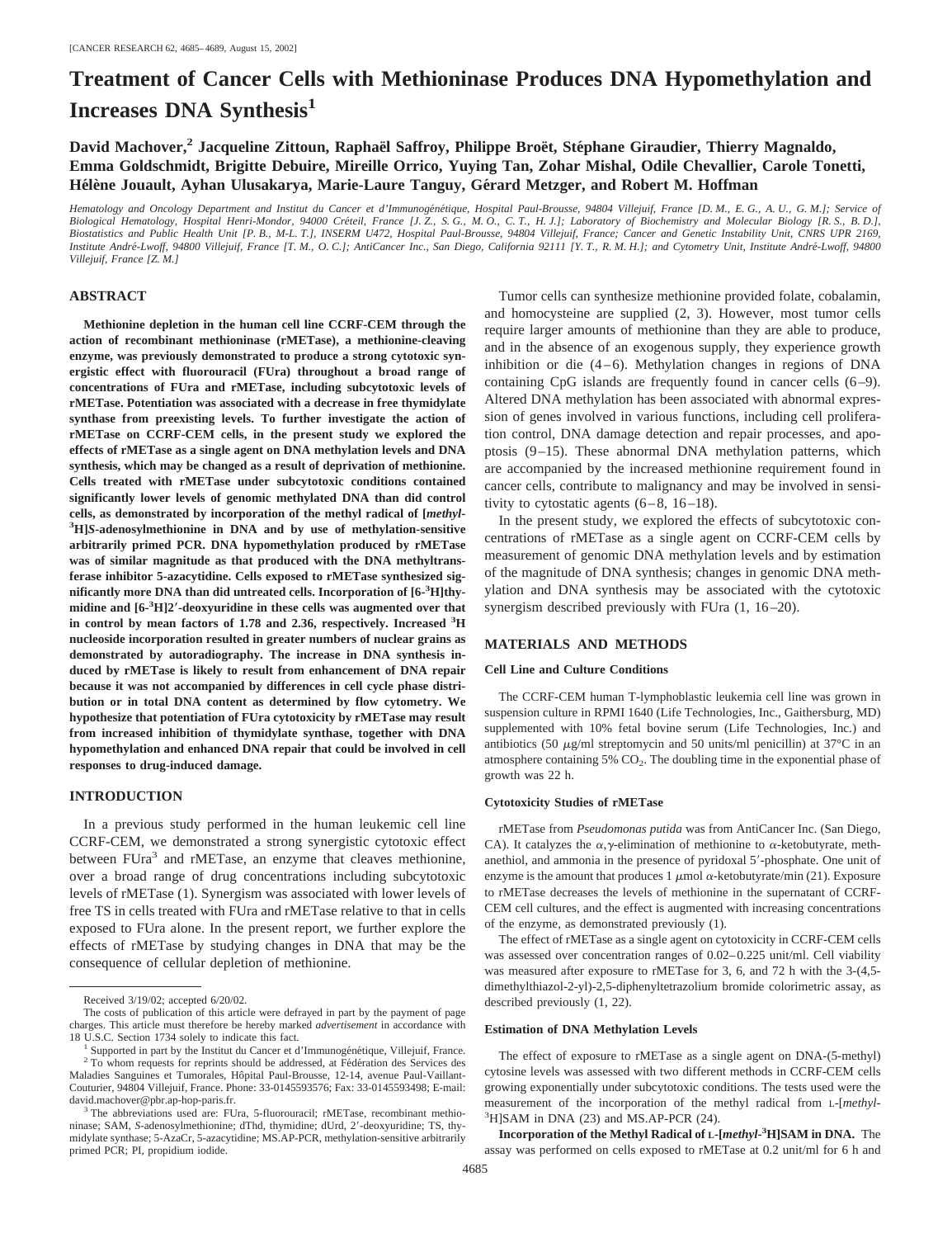at 0.02 unit/ml for 72 h. It was also performed on cells exposed for 48 h to  $0.3 \mu$ M 5-AzaCr (Sigma Chemical Co., St. Louis, MO), a cytotoxic substance that, once it is incorporated into DNA, inactivates the DNA(5-cytosine) methyltransferases, thereby preventing methylation of the 5-carbon of the cytosines, resulting in progressively increasing amounts of unmethylated DNA (7, 8, 25, 26).

The experimental procedure was adapted from the assay reported by Balaghi and Wagner (23). The assay is based on the specific methylation by *Sss*I CpG methylase of the unsubstituted 5-carbon of the cytosines on DNA within the dinucleotide sequence  $5'-CG-3'$ . It allows estimation of the methyl $(5-)$ cytosine) levels of DNA by measurement of the radioactivity incorporated in DNA upon release of the <sup>3</sup>H *methyl* radical from L-[*methyl*-<sup>3</sup>H]SAM, the methyl donor for CpG methylase. In this assay, DNA-bound radioactivity increases with increasing levels of unmethylated DNA.

Genomic DNA from 107 cells obtained from each culture condition and from untreated control cells was treated with proteinase K (Roche Diagnostics, Meylan, France) and extracted as described previously (27). The reaction mixture contained 0.5  $\mu$ g of DNA, 1  $\mu$ Ci of L-[*methyl*-<sup>3</sup>H]SAM (78 Ci/mmol; New England Nuclear Life Science Products, Inc., Boston, MA), 3 units of recombinant *Sss*I CpG methylase (New England BioLabs, Inc., Beverly, MA), and buffer  $[10 \text{ mm Tris-HCl (pH 7.9)}, 50 \text{ mm NaCl}, 10 \text{ mm MgCl}_2)$ , and  $1 \text{ mm}$ DTT]. After incubation at 30°C for 1 h to enable DNA(5-cytosine) methylation, DNA was isolated on an ion-exchange filter (Whatman DE81), washed in PBS, and then washed in ethanol. The dried filter was assayed for radioactivity with Pico-Fluor 40 (Packard Instruments, Groningen, the Netherlands) scintillation mixture in a Rackbeta (LKB Wallac, Turku, Finland) counter. Methylation was expressed in  $dpm/0.5 \mu g$  DNA. Comparisons were done with Wilcoxon's test.

**MS.AP-PCR.** The experimental procedure was adapted from the procedure reported by Markl *et al.* (24). The MS.AP-PCR method is based on the comparison of the digestion of DNA with a restriction endonuclease (*Rsa*I) that reduces the size of genomic sequences and double digestion with *Rsa*I plus either an enzyme (*Hpa*II) sensitive to the methylation on the 5-carbon of the internal cytosine within the sequence CCGG (*i.e.*, a PCR amplicon is detected only when the target contains methylated *Hpa*II restriction sites) or an enzyme (*Msp*I) insensitive to the methylation of the cytosine residue within the same sequence (*i.e.*, the enzyme cleaves the bonds comprising either methylated or unmethylated cytosines). The three different digestions are then subjected to an arbitrarily primed PCR reaction with two or three GC-rich primers at a time. We used 18 different primers, for a total of 14 primer sets (Table 1).

Genomic DNA from cells exposed to rMETase (0.2 unit/ml) for 6 h and from untreated control cells was extracted with the Wizard extraction kit (Promega, Charbonnières, France) and quantitated spectrophotometrically. DNA (2  $\mu$ g) was digested separately in a total volume of 40  $\mu$ l with 20 units of *Rsa*I, 20 units of *Rsa*I and *Hpa*II, or 10 units each of *Rsa*I and *Msp*I (Roche Diagnostics) at 37°C for 16 h. Another 2 units of each restriction endonuclease were added for 1 additional hour to ensure complete digestion. Samples of 100 ng of restriction enzyme-digested DNA were subjected to amplification by use of sets made of a combination of two or three GC-rich primers (Table 1), at least one of which was labeled with a fluorescent dye in the 5' position (Eurogentec, Seraing, Belgium). The PCR was performed in a mixture containing  $1\times$  buffer [10 mm Tris (pH 8.3), 1 mm  $MgCl_2$ , and 50 mm KCl],  $200 \mu$ M of each of the four deoxyribonucleotide triphosphates (Roche Molecular Biochemicals),  $0.5 \mu M$  of each primer, and 1 unit of Taq DNA polymerase (Q. Biogene, Illkirch, France) by use of a GeneAmp PCR system 2400 (Applied Biosystems, Courtabœuf, France). Conditions for amplification consisted of a primary denaturation step at 95°C for 5 min; followed by 35 cycles of 95°C for 2 min, 40°C for 1 min, and 72°C for 2 min; and a final extension at 72°C for 8 min. One  $\mu$ l of each PCR product was then diluted in 25  $\mu$ l of final formamide with  $0.5 \mu l$  of the GeneScan size standard (Applied Biosystems), denatured at 94°C for 4 min, cooled in ice, and then separated by capillary electrophoresis by use of an ABI PRISM 310 automatic sequencer (Applied Biosystems). Peak areas were measured for products obtained in the three restriction endonuclease digestions and scored to yield the percentage of DNA methylation. Peaks that were present together in the *Rsa*I, *Rsa*I *Hpa*II, and  $RsaI + MspI$  digestions, indicating the absence of internal CCGG sites, were used as internal controls for migration and peak area.

The methylation level of a given amplified fragment containing CCGG sites was assessed as the ratio of the peak area of the fragment resulting from the

Table 1 *GC-rich primers and primer sets for MS.AP-PCR*

|                 | A. Primers                                     |
|-----------------|------------------------------------------------|
| Primer          | Primer sequence $(label)^a$                    |
| G1              | 5'-GCG-CCG-ACG-T-3' (FAM)                      |
| G2              | 5'-CGG-GAC-GCG-A-3' (FAM)                      |
| G <sub>3</sub>  | 5'-CCG-CGA-TCG-C-3'                            |
| G4              | 5'-TGG-CCG-CCG-A-3' (HEX)                      |
| G5              | 5'-TGC-GAC-GCC-G-3'                            |
| GCl             | 5'-GGG-CCG-CGG-C-3'                            |
| GC2             | 5'-CCC-CGC-GGG-G-3'                            |
| GC3             | 5'-CGC-GGG-GGC-G-3' (HEX)                      |
| GC <sub>4</sub> | 5'-GCG-CGC-CGC-G-3' (HEX)                      |
| GC5             | 5'-GCG-GGG-CGG-C-3' (TET)                      |
| TIM1            | 5'-AGC-GGC-CGC-G-3' (FAM)                      |
| TIM7            | 5'-GAG-GTG-CGC-G-3'                            |
| TIM10           | $5'$ -AGG-GGA-CGC-G-3'                         |
| TIM11           | 5'-GAG-AGG-CGC-G-3' (HEX)                      |
| <b>TIM12</b>    | 5'-GCC-CCC-GCG-A-3' (HEX)                      |
| TIM13           | 5'-CGG-GGC-GCG-A-3'                            |
| <b>TIM17</b>    | 5'-GGG-GAC-GCG-A-3' (HEX)                      |
| TIM18           | 5'-ACC-CCA-CCC-G-3'                            |
|                 | <b>B.</b> Primer sets                          |
| Primer set no.  | Primer combination                             |
| 1               | G <sub>2</sub> -G <sub>4</sub> -G <sub>5</sub> |
| $\overline{2}$  | $GCl-GC4$                                      |
| 3               | $GCI-GC5$                                      |
| $\overline{4}$  | $GC2-GC5$                                      |
| 5               | TIM1-TIM7                                      |
| 6               | TIM1-TIM18                                     |
| 7               | TIM11-TIM12-TIM13                              |
| 8               | <b>TIM13-TIM17</b>                             |
| 9               | TIM1-TIM13                                     |
| 10              | $G1-G3-G4$                                     |
| 11              | $G1-G4-G5$                                     |
| 12              | $G1-G2-G3$                                     |
| 13              | G4-GC4-TIM10                                   |
| 14              | GC3-TIM17                                      |

<sup>*a*</sup> FAM, HEX, and TET are fluorescent dye labels linked to the 5' position of primers.

*Rsa*I *Hpa*II digestion, divided by the peak area of the fragment resulting from the *Rsa*I digestion alone. The variation of DNA methylation level between rMETase-treated and control cells was assessed as the difference between the peak area ratio in treated cells [(peak area *Rsa*I *Hpa*II/peak area  $RsaI$ <sub>rMETase</sub>] and the peak area ratio in control cells [(peak area  $RsaI + HpaII$ ) peak area *RsaI*)<sub>control</sub>]. Statistical analysis for differences in peak area ratio was performed with the Student's *t* test.

#### **Analysis of DNA Synthesis**

The effect of cell exposure to rMETase on overall DNA synthesis was analyzed by measurement of the incorporation of tritiated nucleosides into DNA and by autoradiography. DNA content and cell cycle phase analysis were determined by flow cytometry. Studies were carried out in exponentially growing nonsynchronized CCRF-CEM cells exposed to rMETase as a single agent under subcytotoxic conditions and in untreated control cells.

**Cellular Incorporation of [6-3 H]dThd, [6-3 H]dUrd, and [5-3 H]dUrd.** The effect on DNA synthesis of cell exposure to rMETase was assessed by measurement of the radioactivity incorporated in DNA after incubation with [6-<sup>3</sup>H]dThd (25 Ci/mmol; Amersham Life Science, Little Chalfont, United Kingdom) and with [6<sup>-3</sup>H]dUrd (23.3 Ci/mmol; New England Nuclear). Incorporation of [5-3 H]dUrd (9.5 Ci/mmol; Moravek Biochemicals, Inc., Brea, CA), whose tritium atom is lost when converted to dTMP through the action of TS, was used to test for misincorporation of dUTP in DNA.

Cells were exposed to rMETase at concentrations of 0.02, 0.1, and 0.2 unit/ml for 3 and 6 h. One million rMETase-treated and control cells were incubated for 1 h in 0.5 ml of cell culture medium containing 1  $\mu$ Ci of one of the <sup>3</sup> H nucleosides. Cells were washed in PBS, filtered on a Whatman 3M filter, and dried at 37°C. Macromolecules were precipitated with trichloroacetic acid. The precipitate was washed with methanol, dried at 37°C, and assayed for radioactivity. Incorporation was expressed in dpm/106 cells and represented graphically as a percentage of the control. Statistical assessment was performed with Wilcoxon's test.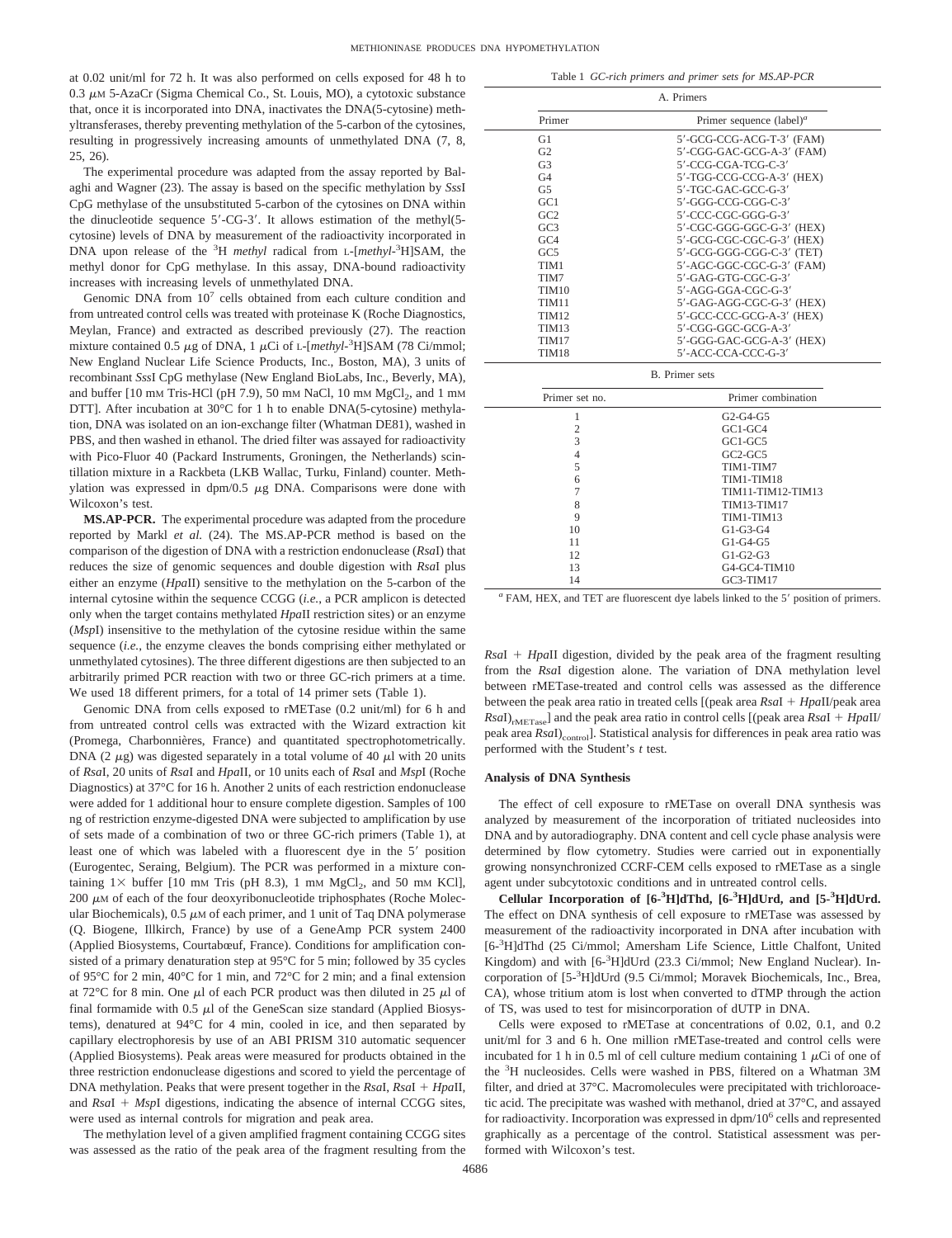**Autoradiography.** DNA synthesis was analyzed by autoradiography after incubation with [6-3H]dUrd and [6-3H]dThd. Cells exposed to rMETase at 0.2 unit/ml for 6 h and control cells were incubated for 2 h with one of the  ${}^{3}H$ nucleosides. After a chase phase with the corresponding cold nucleoside for 40 min, cells were cytospun and mounted on glass slides dipped in EM-1 photoemulsion (Amersham) and exposed for 1 week at 4°C. The number of grains/ nucleus was analyzed by counting between 125 and 200 nuclei from morphologically intact cells, regardless of their apparent cell cycle phase. Automatic nuclear grain counts were performed with the Alcatel TITN device with Autoradio 3.09 software (20). Statistical assessment was performed with Wilcoxon's test.

**Measurement of Cellular DNA Content and Cell Cycle Analysis by Flow Cytometry.** DNA content and cell cycle phase distribution were assessed by flow cytometry on both fixed and fresh cells. Cells were exposed to rMETase at 0.2 unit/ml for 6 h and compared with untreated control cells.

For analysis on fixed cells, untreated control and rMETase-exposed cell suspensions were prepared with a DNAcon3 kit (ConsulTS, Ribalta di Torino, Italy). Cells were washed in PBS, fixed, and suspended in a solution containing RNase and 50  $\mu$ g/ml PI. Stained cells were kept at 4°C for 60 min in the dark, filtered, and analyzed for cellular DNA content in a Coulter Epics XL flow cytometer (Beckman-Coulter, Villepinte, France). Fresh CCRF-CEM cell suspensions were washed in PBS and incubated with the fluorochrome Hoechst 33342 (Sigma Chemical Co.) at a final concentration of 10  $\mu$ g/ml during 60 min at 37°C and analyzed in a Coulter Epics Elite flow cytometer (Beckman-Coulter) with an argon ion laser. After exclusion of dead cells by light scattering measurements, 10,000 cells were analyzed from each sample for fluorescence intensity. DNA content and cell cycle phase distribution were determined with the MultiCycle AV computer program (Phoenix Flow Systems, Inc., San Diego, CA).

# **RESULTS**

**The Cytotoxic Effect of rMETase in CCRF-CEM Cells Is Concentration and Time Dependent.** At concentrations of  $\leq 0.2$  unit/ml for times  $\leq 6$  h and of 0.02 unit/ml for 72 h, rMETase did not produce any cytotoxic effect. At higher concentrations for each of the exposure times, cytotoxicity appeared and was augmented with increasing concentrations of the enzyme. Therefore, rMETase at  $\leq 0.2$  unit/ml for times  $\leq$ 6 h and at 0.02 unit/ml for 72 h corresponds to subcytotoxic levels on concentration-dependent cytotoxicity curves for CCRF-CEM cells (1). All experiments reported here were performed on cells exposed to rMETase as a single agent under these selected subcytotoxic culture conditions.

**rMETase Decreases Genomic DNA Methylation Levels in CCRF-CEM Cells.** Total genomic DNA methylation was first measured by incorporation of the methyl radical of L-[*methyl*-3 H]SAM in DNA through the action of *Sss*I CpG methylase (Fig. 1). Methylation rates were increased over that in control by mean factors of 1.54 and 1.45 by exposure to rMETase at 0.2 unit/ml for 6 h and at 0.02 unit/ml for 72 h, respectively. Methylation rates were increased by 5-AzaCr (0.3  $\mu$ M) for 48 h by a mean factor of 1.52 over control. Statistically significant differences for methylation rates over that in control were found both in rMETase-treated cells  $(P = 0.005)$  and in 5-AzaCrtreated cells ( $P = 0.02$ ). The demethylating effect of rMETase was similar to that of 5-AzaCr  $(P = 0.9)$ .

Total genomic methylation was also measured by MS.AP-PCR. Of the 14 sets of primers used (Table 1), 6 yielded a total of 74 PCR amplicons that could be analyzed for DNA methylation levels. Methylated DNA levels measured with this method were also found to be decreased after short-term exposure to rMETase. Most amplified DNA fragments obtained from cells treated with rMETase had lower DNA-(5-methyl)cytosine levels than did the same fragments from control cells. The mean methylation levels in DNA fragments obtained from the peak area ratio (peak area *Rsa*I *Hpa*II/peak area *Rsa*I) were 50.6% in rMETase-treated cells and 64.9% in control cells.



Fig. 1. Effect of rMETase on DNA methylation of CCRF-CEM cells. DNA methylation was measured by incorporation of the methyl radical from L-[*methyl*-3 H]SAM in genomic DNA. Histograms represent DNA methylation by *Sss*I CpG methylase in untreated control cells, in cells exposed to  $0.3 \mu$ M 5-AzaCr for 48 h, and in cells exposed to rMETase at 0.2 unit/ml for6h[*rMETase(A)*] and 0.02 unit/ml for 72 h [*rMETase(B)*]. *Columns* represent the mean of two to six determinations, each done in duplicate. *Bars,* SE.

The mean difference  $(\pm SE)$  between rMETase-treated cells and control cells was  $14.3 \pm 3\%$ . The differences in peak area ratio were statistically significant ( $P < 0.0001$ ).

**Exposure to rMETase Is Accompanied by Increased DNA Synthesis.** Cells exposed to rMETase for 6 h synthesized more DNA than did untreated control cells (Fig. 2). DNA synthesis was measured by mean <sup>3</sup>H nucleoside incorporation. In untreated control CCRF-CEM cells, incorporation after incubation with [6-3H]dThd was  $16,612 \pm 2,168$  dpm/ $10^6$  cells, and after incubation with [6<sup>-3</sup>H]dUrd, it was  $12,814 \pm 1,991$  dpm/10<sup>6</sup> cells. Rates of overall DNA synthesis increased with increasing concentrations of rMETase. At a concentration of 0.1 unit/ml for 6 h, rMETase increased the incorporation of [6<sup>-3</sup>H]dThd over that in control by a mean factor of 1.47 ( $P = 0.008$ ) and increased the incorporation of [6-<sup>3</sup>H]dUrd by a mean factor of 1.27 ( $P = 0.1$ ). rMETase at 0.2 unit/ml for 6 h increased the incorporation of [6-<sup>3</sup>H]dThd over that in control by a mean factor of 1.78  $(P = 0.008)$  and increased the incorporation of  $[6 - 3H]$ dUrd by a factor of 2.36 ( $P = 0.01$ ). When the tracer was [5<sup>-3</sup>H]dUrd, there was no significant incorporation of radioactivity in control cells (48  $\pm$  7 dpm/10<sup>6</sup> cells) or in rMETase-treated cells (51  $\pm$  9 dpm/10<sup>6</sup> cells), which indicates that all of the incorporation of dUrd into DNA takes place as thymidylate.

The increase in DNA synthesis induced by rMETase was an early event that could be measured after only 3 h of exposure at 0.2 unit/ml. After 3 h, the incorporation of  $[6-3H]$ dThd was increased over that in control by a mean factor of 1.66  $\pm$  0.16 ( $P = 0.09$ ), and incorporation of  $[6-3H]$ dUrd was increased by a mean factor of 1.71  $\pm$  0.13  $(P = 0.00004)$ .

Cells exposed to rMETase at 0.2 unit/ml for 6 h had greater overall numbers of nuclear grains than did untreated control cells after incubation with either  $[6-3H]$ dThd or  $[6-3H]$ dUrd, as shown by autora-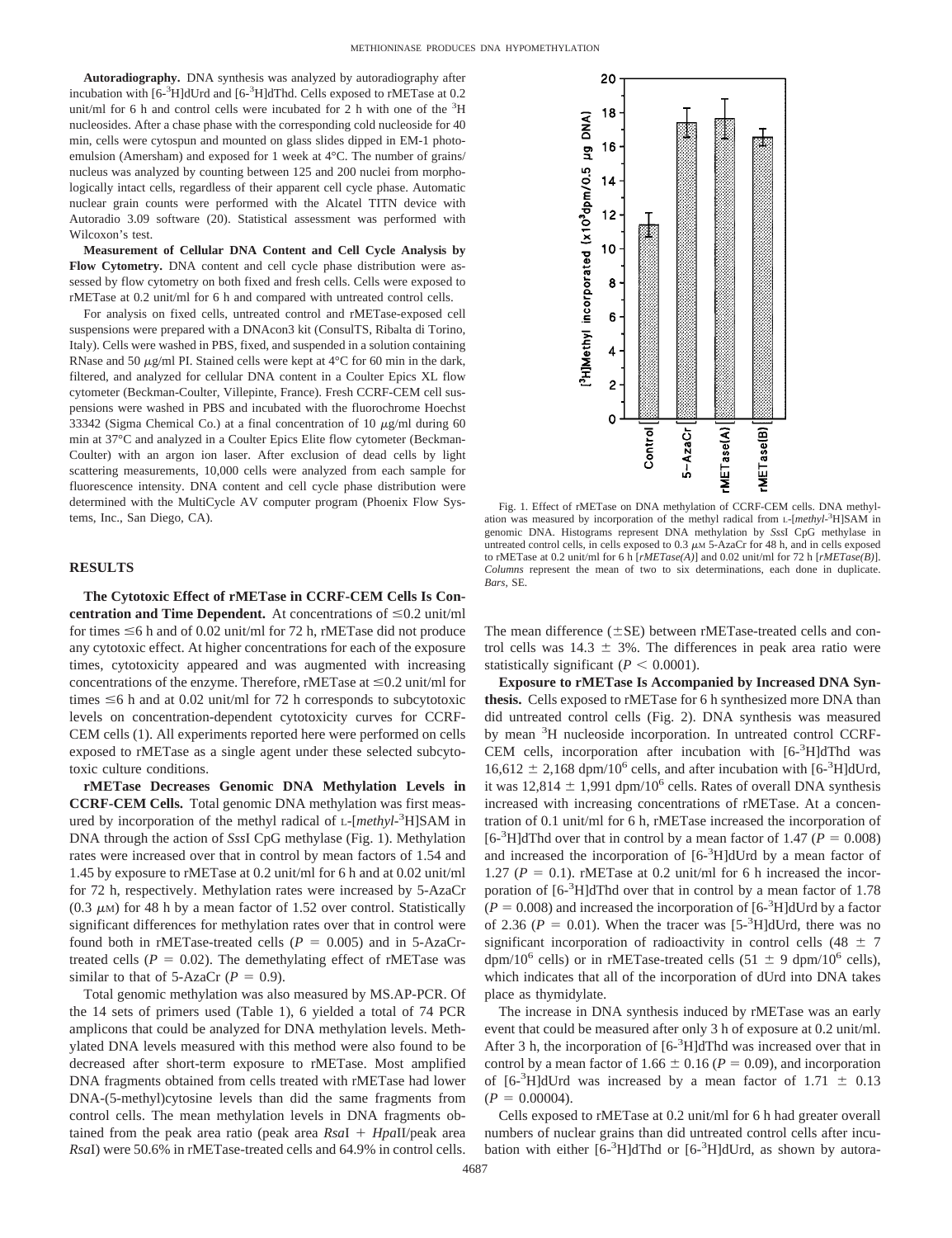

Fig. 2. Effect of rMETase on DNA synthesis of CCRF-CEM cells. Various concentrations of rMETase were tested for 6 h on cellular incorporation of [6-<sup>3</sup> H]dThd (*A*) and [6<sup>-3</sup>H]dUrd (*B*). Incorporation was measured in dpm/10<sup>6</sup> cells and expressed graphically as the percentage of that in control. *Columns* represent the mean of four to eight determinations, each done either in duplicate or in triplicate. *Bars,* SE.

diography. For cells exposed to [6-<sup>3</sup>H]dThd, the median number of grains and the interquartile distribution range (*i.e.*, the numbers of nuclear grains/cell between the  $25<sup>th</sup>$  and  $75<sup>th</sup>$  percentiles) were 60  $(4-140)$  and 81  $(6-198)$  for control and rMETase-treated cells, respectively ( $P = 0.026$ ). For cells exposed to [ $6\text{-}{}^{3}$ H]dUrd, the median number of grains/cell and the interquartile distribution range were 35 (3–120) and 82 (6–155) for control cells and rMETase-treated cells, respectively ( $P = 0.017$ ).

Exposure to rMETase did not produce changes in total cellular DNA content or in cell cycle phase distribution. The cell cycle phase distribution in cells stained with PI was similar in cells treated with 0.2 unit/ml rMETase for 6 h and in control cells. There was no difference in the percentage of cells in  $G_0$ - $G_1$  phases (*P* = 0.32), S phase ( $P = 0.45$ ), and G<sub>2</sub>-M phases ( $P = 0.25$ ) between rMETasetreated cells and control cells. Studies of DNA content and cell cycle phase distribution in fresh cell suspensions stained with the fluorochrome Hoechst 33342 yielded results similar to that obtained in cells stained with PI.

# **DISCUSSION**

We have previously demonstrated a strong synergistic cytotoxic effect of the combination of rMETase and FUra in CCRF-CEM cells (1). The synergistic cytotoxic interaction was an early event that was already present after 48 h of exposure to the drugs and was maintained after 72 h. Synergism was accompanied by a decrease in free TS from preexisting levels. The synergistic effect was achieved with subcytotoxic concentrations of rMETase that are used in the present study to investigate its effect as a single agent on DNA methylation and DNA synthesis.

We demonstrate in the present study that CCRF-CEM cells treated with rMETase contained significantly lower levels of methylated genomic DNA than did control cells. The reduction of the mean DNA methylation level in cells treated with rMETase at 0.2 unit/ml for 6 h relative to control cells was 14.3%, as estimated by MS.AP-PCR. The decrease in DNA methylation levels measured by incorporation of the <sup>3</sup>H methyl radical of [methyl-<sup>3</sup>H]SAM in DNA was of similar magnitude in rMETase- and 5-AzaCr-treated cells. Our results suggest that

subcytotoxic levels of rMETase may be as active for reducing DNA methylation in CCRF-CEM cells as the highly cytotoxic 5-AzaCr.

Exposure to rMETase at 0.1 and 0.2 unit/ml for 6 h significantly increased the overall DNA synthesis as estimated by incorporation of <sup>3</sup>H nucleosides and by autoradiography. The increase in DNA synthesis, which was augmented with increasing concentrations of rMETase, was present as early as after 3 h of treatment. The increase in DNA synthesis is likely to result from the enhancement of DNA repair mechanisms because it was not accompanied by any detectable change in total cellular DNA content or in cell cycle phase distribution.

The increase in DNA synthesis described here could be the consequence of re-expression of previously silenced DNA repair genes through reduction of DNA methylation. Functional DNA repair has been shown to participate in the cytotoxic effect produced by fluoropyrimidines (16, 17, 19). Reactivation of these processes by rMETase may contribute, in part, to the cytotoxic synergism in combination with FUra that we reported previously (1).

The present results suggest that, in addition to DNA repair genes, rMETase may also affect the expression of genes involved in cell proliferation control, tumor suppression, differentiation, and apoptosis, a number of which have been associated with silencing through DNA methylation (6–15, 26). The potent demethylating activity of subcytotoxic concentrations of rMETase provides a tool to investigate these processes and potentially correct their defects in cancer cells.

# **ACKNOWLEDGMENTS**

We thank Elisabeth F. Lanzl for editorial assistance and Naomi and Bertrand Goldschmidt for their help.

# **REFERENCES**

- 1. Machover, D., Zittoun, J., Broët, P., Metzger, G., Orrico, M., Goldschmidt, E., Schilf, A., Tonetti, C., Tan, Y., Delmas-Marsalet, B., Luccioni, C., Falissard, B., and Hoffman, R. M. Cytotoxic synergism of methioninase in combination with 5-fluorouracil and folinic acid. Biochem. Pharmacol., *61:* 867–876, 2001.
- 2. Finkelstein, J. D. Methionine metabolism in mammals. J. Nutr. Biochem., *1:* 228– 237, 1990.
- 3. Kamely, D., Littlefield, J. W., and Erbe, R. W. Regulation of 5-methyltetrahydrofolate:homocysteine methyltransferase activity by methionine, vitamin  $B_{12}$ , and folate in cultured baby hamster kidney cells. Proc. Natl. Acad. Sci. USA, *70:* 2585–2589, 1973.
- 4. Stern, P. H., Wallace, C. D., and Hoffman, R. M. Altered methionine metabolism occurs in all members of a set of diverse human tumor cells. J. Cell Physiol., *119:* 29–34, 1984.
- 5. Halpern, B. C., Clark, B. R., Hardy, D. N., Halpern, R. M., and Smith, R. A. The effect of replacement of methionine by homocystine on survival of malignant and normal adult mammalian cells in culture. Proc. Natl. Acad. Sci. USA, *71:* 1133–1136, 1974.
- 6. Hoffman, R. M. Altered methionine metabolism, DNA methylation and oncogene expression in carcinogenesis: a review and synthesis. Biochim. Biophys. Acta, *738:* 49–87, 1984.
- 7. Robertson, K. D., and Jones, P. A. DNA methylation: past, present and future directions. Carcinogenesis (Lond.), *21:* 461–467, 2000.
- 8. Widschwendter, M., and Jones, P. A. The potential prognostic, predictive, and therapeutic values of DNA methylation in cancer. Clin. Cancer Res., *8:* 17–21, 2002.
- 9. Herman, J. G., and Baylin, S. B. Promoter-region hypermethylation and gene silencing in human cancer. *In:* P. A. Jones and P. K. Vogt (eds.), DNA Methylation and Cancer, pp. 35–54. Berlin Heidelberg: Springer, 2000.
- 10. Jones, P. A. Death and methylation. Nature (Lond.), *409:* 141–144, 2001.
- 11. Soengas, M. S., Capodieci, P., Polsky, D., Mora, J., Esteller, M., Opitz-Araya, X., McComble, R., Herman, J. G., Gerald, W. L., Lazebnik, Y. A., Cordón-Cardó, C., and Lowe, S. W. Inactivation of the apoptosis effector Apaf-1 in malignant melanoma. Nature (Lond.), *409:* 207–211, 2001.
- 12. Kim, D-H., Nelson, H. H., Wiencke, J. K., Christiani, D. C., Wain, J. C., Mark, E. J., and Kelsey, K. T. Promoter methylation of DAP-kinase: association with advanced stage in non-small cell lung cancer. Oncogene, *20:* 1765–1770, 2001.
- 13. Rhee, I., Bachman, K. E., Park, B. H., Jair, K-W., Yen, R-W., Schuebel, K. E., Cui, H., Feinberg, A. P., Lengauer, C., Kinzler, K. W., Baylin, S. B., and Vogelstein, B. DNMT1 and DNMT3b cooperate to silence genes in human cancer cells. Nature (Lond.), *416:* 552–556, 2002.
- 14. Herman, J. G., Umar, A., Polyak, K., Graff, J. R., Ahuja, N., Issa, J-P. J., Markowitz, S., Willson, J. K. V., Hamilton, S. R., Kinzler, K. W., Kane, M. F., Kolodner, R. D., Vogelstein, B., Kunkel, T. A., and Baylin, S. B. Incidence and functional conse-